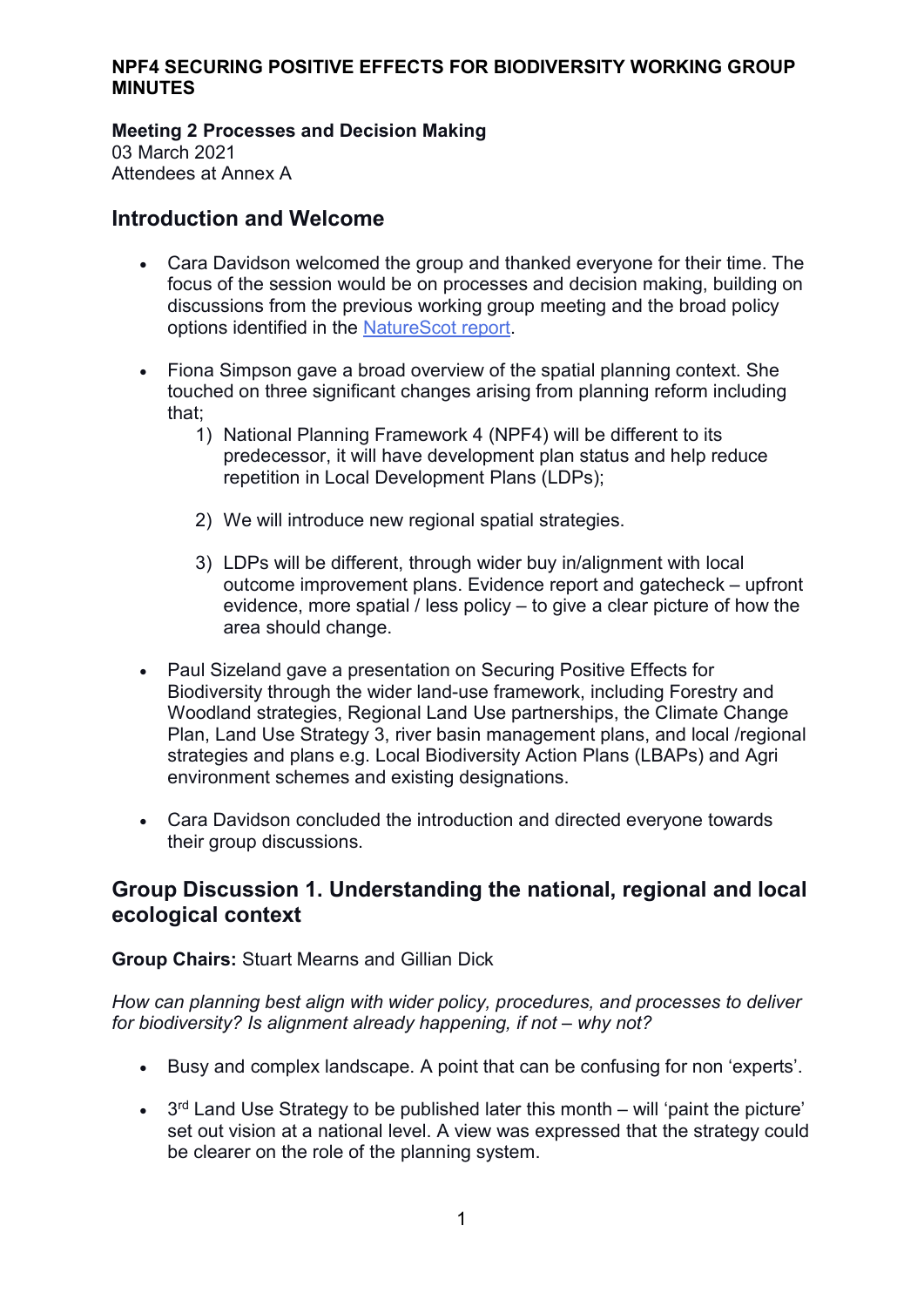- Point made emphasising the importance of aligning the Scottish Biodiversity Strategy Post-2020 with planning.
- Role for Open Space Strategies. Can see national policy flowing down to the local level.
- $\cdot$  Key themes across the piece on addressing climate change, and on biodiversity, strong points of convergence (across sectors), the question is, what can planning do to deliver? View that planning has a role in giving a spatial articulation to these frameworks. It needs to focus on delivery.
- Good examples out there of collaboration and sharing of data, e.g. Peatland ACTION Project, and in the use of satellite imagery.
- Need for NPF4 to align with wider framework risk that it could lose clarity. [Planning policy] needs to be relied on by decision-makers and must be clear. Can clear themes be used to set clear policy?
- Point made that planning doesn't 'control' wider land-use activities some things are out of the scope of NPF4/the planning system.
- Collective desire for a plan-led system, don't want speculative applications/appeals driving the system.
- View on need to move away from planning as a 'control' to focus on delivery. Need to capture positivity.
- Discussion on the role of LBAPs why are these not required? PA sees lots of applications referring to the LBAP, strong role in helping to deliver positive effects for biodiversity. View from others that mixed picture across the country on LBAPs. Opportunity for LBAP' light', focused on delivery, to drive locally rich results.
- Solutions to barriers to alignment clarity of policy and expectations; relevant use of data; role of LBAPs.
- View on the barrier around control of land constraining factor where need to offset.
- View that offsetting can be difficult to deliver through planning alone the planning system doesn't manage the planting of trees for example.
- Take a Place-based approach. Do no harm. Focus on priorities areas where planning can make the decision. Take expertise/direction of travel from other plans/strategies.
- Integrated approach to support biodiversity benefits/ solutions across sectors. Remove duplication of effort in achieving benefits for biodiversity, e.g. Flood risk management plans.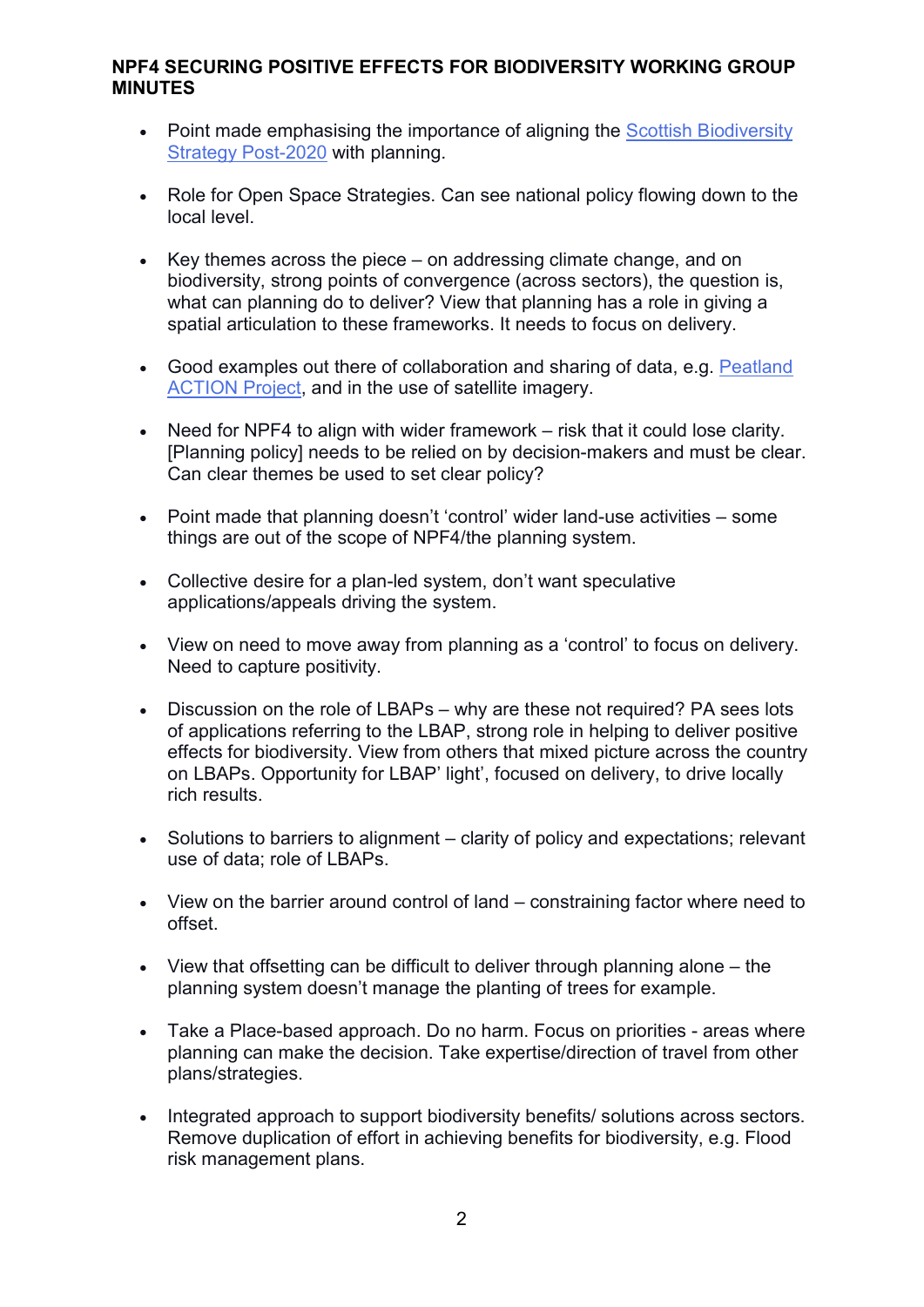- National spatial element to inform LBAPs and make them more user-friendly.
- Resource NatureScot to deliver advice in LBAP development.
- Focus on place is right but need to define better, so there is a common understanding.
- The planning system needs to get rid of red lines.
- Resourcing in LAs is an issue.
- Using an evidence base to inform LDP preparation linked in with new gate check processes and make the best use of local/ regional knowledge.
- Developers will comply with what's required of them. They will build costs in at the start. There is room for more ambition in what we expect of developers in regard to biodiversity benefit. The current control of woodland removal policy doesn't necessarily lend itself to biodiversity gains - too forestry focused have to replace like with like - can be cheapest and quickest growing woodland. Also, impacts on communities - visual impacts - need to build in benefits for communities. A whole range of other considerations informs these decisions as well.
- Lack of engagement We need to get better at engaging each other early in the process and have good relationships with partners so we can influence good places and also have input when decisions are outwith the planning system, e.g. forestry.
- LBAPs need to be clearer and accessible by non-specialists. Alignment is there at the highest level strategies but translating into delivery is unclear.
- Developers will look at spaces in terms of a specific site if we want to encourage biodiversity benefit, we need to be clear about our expectations & how developers can deliver outwith site boundaries and the expectation for quality places that will cost.

### What does 'success' look like....at national / regional / local level? How will we know when we get there?

- View that solution is to improve collaboration across sectors, e.g. with Forestry. Need clarity of scope on what can be done through NPF4, then strong cooperation between sectors. View that planning has a role in signposting / directing where collaboration should take place.
- Funding can't all come from the public sector. Mitigation/enhancement can't always be onsite. Need to direct developers to local opportunities [for offsetting]. Point that we need clarity from the outset of what expectations are at the national level on what 'slice' of [developer contributions] should go to biodiversity.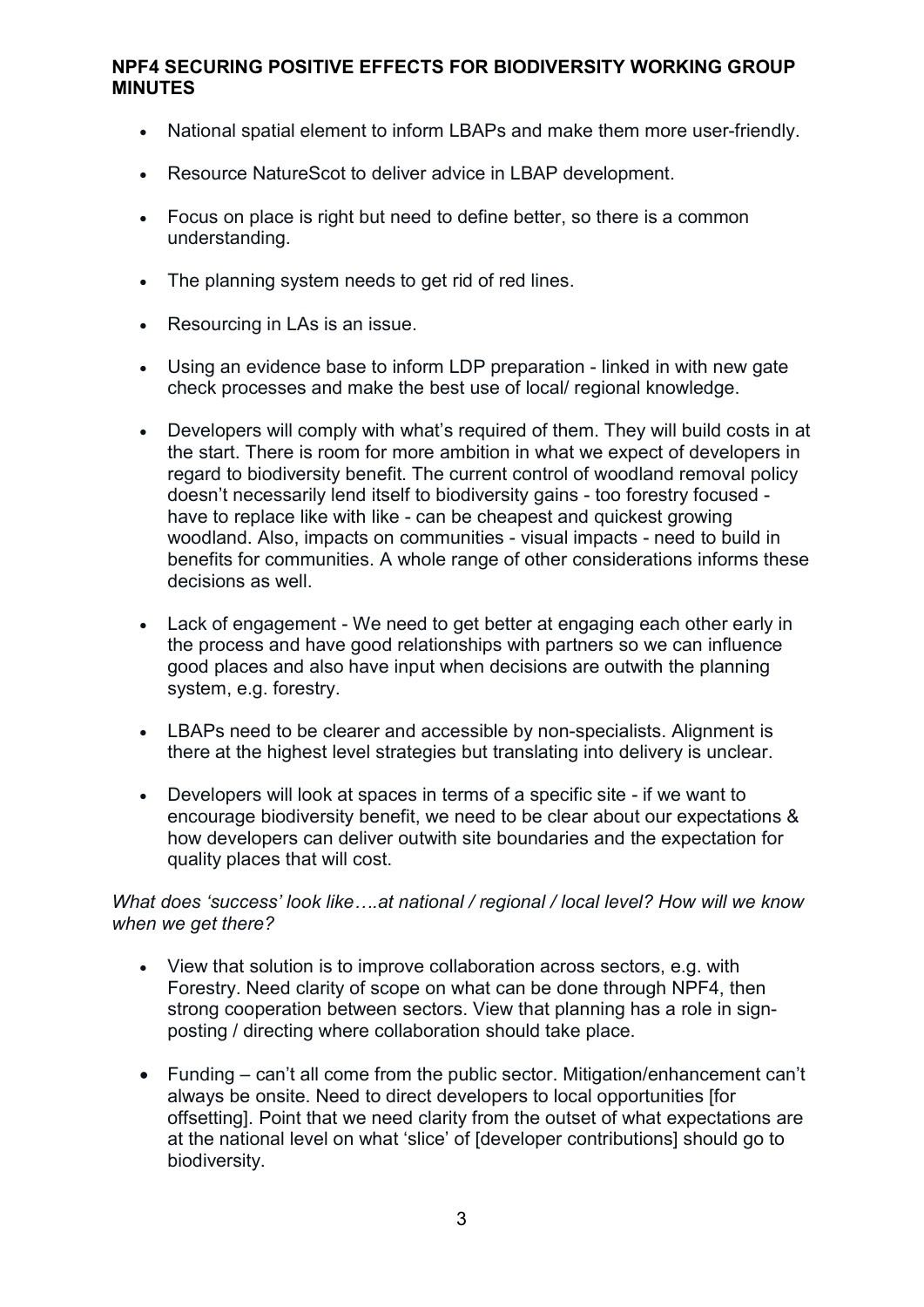- View that developer contributions have been difficult to achieve (for biodiversity) in the past.
- Comment on the future role of the Infrastructure levy.
- View that the history of policies is driven by analysis of need, we need flexibility to say what can be delivered for the local environment.
- View that we need to deliver biodiversity through place-focused investment. Need to avoid silos/piecemeal investment. How can we slot into the Place Principle?
- Point that skills and expertise (within PAs) needs to be kept in mind. View that PAs need to understand viability, we need to avoid developers being 'held to ransom' / permission becoming conditional on developer contribution.
- Locally a clear and accurate picture of what we have on the ground & a clear plan for how and where the opportunities are for development to support PEFB.
- A clear recognition in regional and national plans that improvement is required, [not just do no harm] and an approach supported by ongoing site/ place stewardship.
- Success where national outcomes need to be updated where we have achieved them, e.g. outcome on access to greenspace not necessary any more it's already embedded.
- Success where people talk about Scotland the way they talk about the Malmo approach.
- View that we should get on with it now and not wait for NPF4.
- Success where we have developer buy-in, e.g. coming forward with biodiversity benefit proactively considered/designed into developments.
- Success that biodiversity is viewed as 'business as usual'
- National success where Scotland's Natural Capital is secure and increasing and is central to any definition of Scotland's success.
- Regional success where high quality, multifunctional green networks are in place as a key part of regional land use; cared for and used. High quality attractive green places with access to wildlife and natural settings as a standard: less strategies and more joined-up thinking.
- Success where developer discussions are happening at an early stage and building in biodiversity gains at the beginning.
- Co-production and co-design bringing communities with us.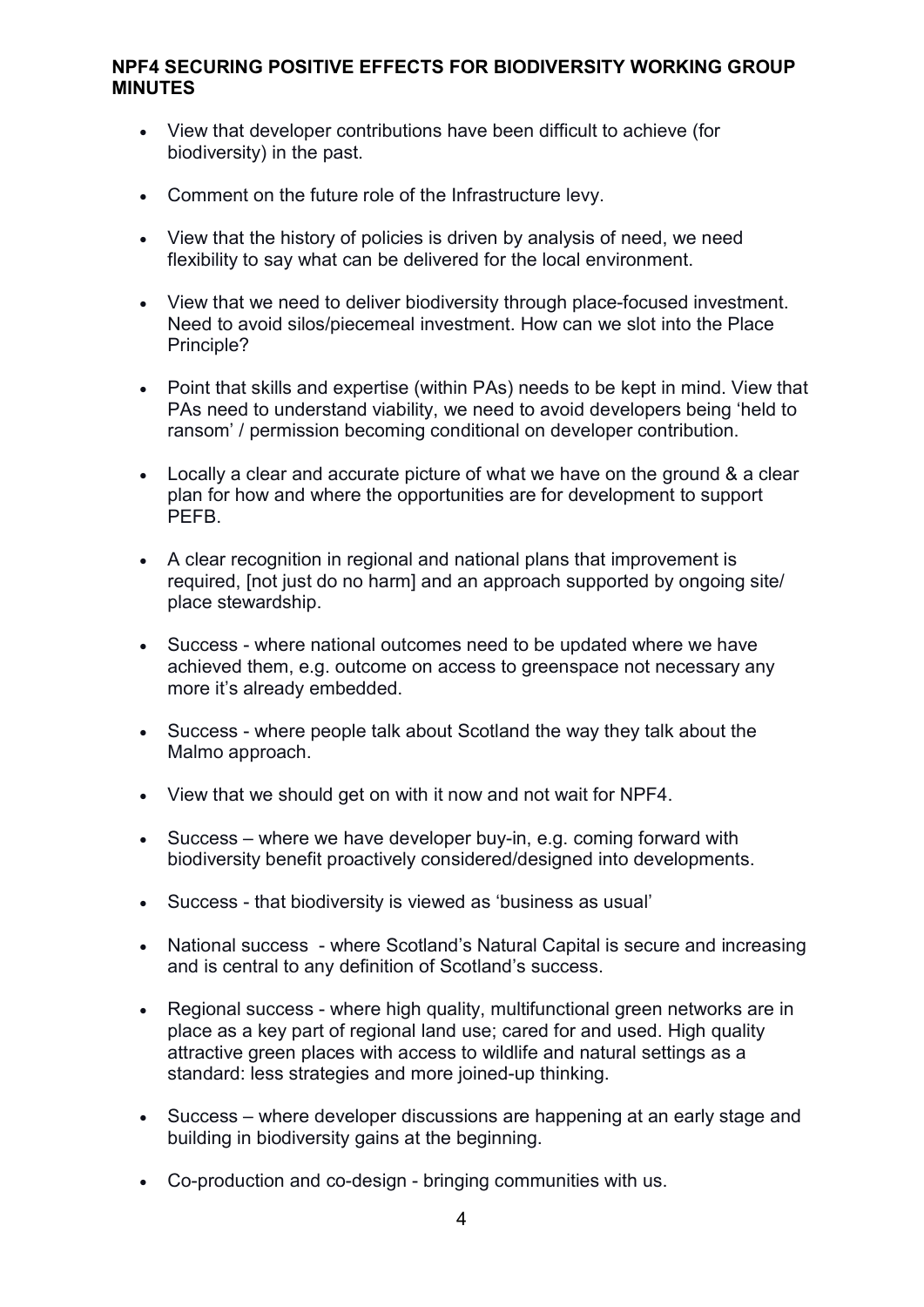- Spatial information is available to inform decision making.
- Our open space strategy now has a quality matrix based on multifunctionality
- Quality We are looking for solutions that are ecologically functional and coherent - but also that are multi-functional and attractive/meaningful to nonspecialists (developers, residents, planners).

# Plenary Part 2

- Stuart Mearns gave a presentation on policy and strategy regarding land-use in the Loch Lomond and Trossachs National Park and discussed case studies of positive effects being delivered in practice.
- Gillian Dick gave a presentation on Glasgow City Council's use of data mapping for planning and the advantages it presents.
- Cara Davidson concluded the second part of the plenary and directed everyone to re-join their discussion groups.

# Group Discussion 2. Towards a national planning policy

#### Group Chairs: Julie Dewar & Emma Hay

Should policy requirements for PEfB vary for different types or scales of application? In what way?

- View that a 'blended approach' [of NatureScot options] is needed.
- View that there are gains to be made for small-scale development, collectively these are numerous in scale.
- View that requirements must be evidenced, reasonable and deliverable. Don't want to see an increase in appeals. Simple requirements, e.g. planting should be of native species. We need to be bold. Further view on the need for balance, taking account of the drive for productive species, e.g. conifers in forestry planting.
- Could have the scale of application based on curtilage for example, rather than [the hierarchy of development/national/major/local].
- Easier to simplify as we go down in scale, could be a simple checklist to integrate (requirements) into new developments. Question on how you deal with regional variation, i.e. take account of what's appropriate in different regions. Point that has to link back to local information/evidence base/LBAP.
- Some PAs have been invited to sign-up to the Edinburgh Declaration giving a greater focus (on biodiversity) within authorities.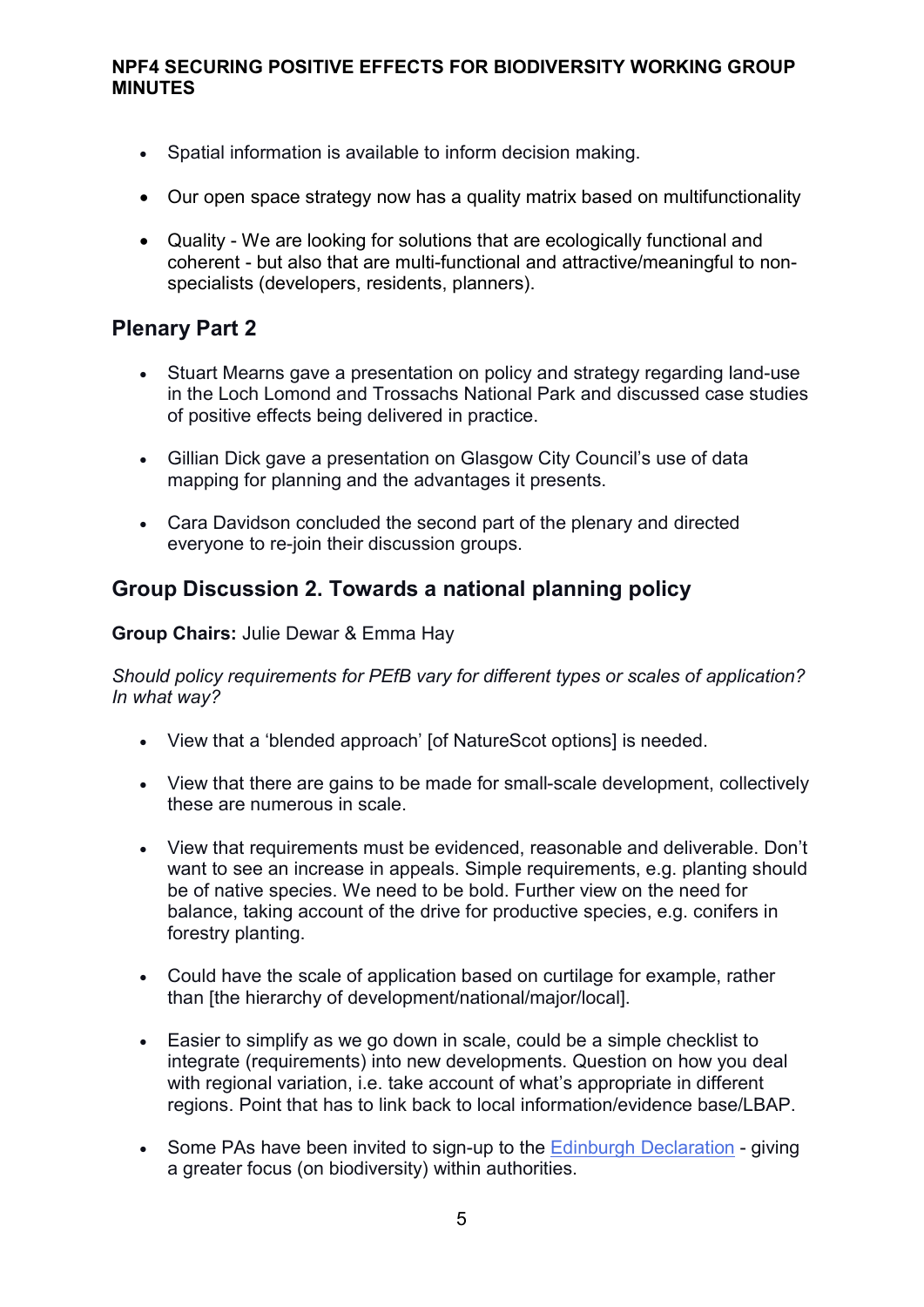- Developer view that the biggest challenge is not in understanding policy but rather in giving investors confidence to go ahead. Need strong policy from the outset, so it doesn't get 'negotiated out'/national ambition comes through from the top. Need acceptance in the same way need for [contributions for] affordable housing is accepted. Also, have to strike a balance/look at viability.
- View that scale [of PEfB] should be driven by the potential opportunities for nature rather than the scale of the development, underpinned by EIA and SEA.
- View that universal obligations need to be driven by local/regional need.
- View that should be top-down policy but further fleshed out at the local level.
- View that developers should be working out the biodiversity value of land from the outset.
- NPF/RSS/LDPs as providing opportunities for dialogue. A blended approach to policy can be used, with LDPs picking up specifics.
- Partnerships across the country, e.g. Tweed Valley providing the opportunity to offset.
- Measurement shouldn't just be quantitative e.g. it should be about quality and usability of open space.
- Some sort of Land Bank with a clear strategic vision for it. It must be a simple obligation on developers.
- Like for like offsetting doesn't work needs to be adaptable qualitative element is needed.
- Biodiversity doesn't always need space. Menu of options, e.g. with open space per unit requirement - that gives you a baseline to work on quality.
- Opportunity mapping where the opportunities are, so there's a menu of asks.
- View that 'Building with Nature' kite mark is an expensive approach.
- Give greater weight to biodiversity in obligations needs careful design—clear statement of intent.
- With Large scale development- we need to drive developer behaviour to do more, not replacing like with like - but making sure we are getting the best biodiversity outcomes - e.g. managing visual impacts with a tree line - these need to be quality trees that benefit that ecosystem and the community place.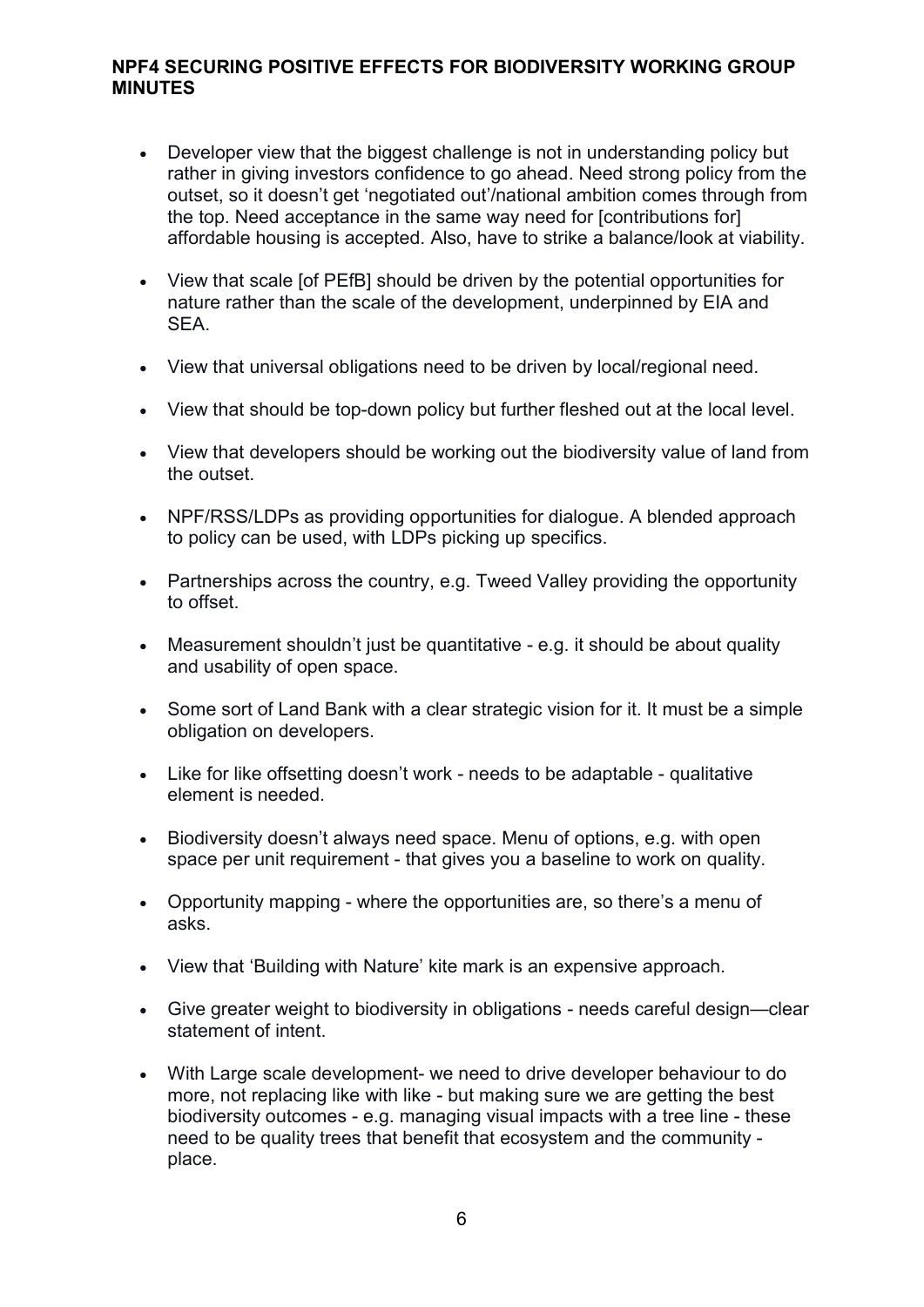What universal obligations, if any, should apply (e.g. requiring the use of native species in landscaping, swift bricks or bat bricks etc. in new housing)?

- View on the role of BNG principles. Point that these are already in place / being used, as is DEFRA metric. Noting England is introducing new legislation. [A Scottish solution] needs to be workable in Scotland.
- View that, in a plan-led system, there's a required understanding of what's to happen, either qualitatively or quantitatively. It comes back to what does the LBAP say about what is needed 'here'. Need a level playing field/means of establishing what is the 'burden' and how does that translate into 'price'/developer contribution? Can we achieve a balance in integrating nature into all of development?
- View that we need to be clear on what we mean by positive effects? This could just mean something 'good', but we need to be clear we are talking about an enhancement.
- Point made that what is being described is very close to the UK Forestry standard requirements – sets out expectations for protecting what is already onsite and of value, but also expectations for enhancement. This is left to owners to design into the plan / how to take this forward. Works well in forestry context.
- Point made that we know what is already happening is not enough ref to recent WWF report on biodiversity.
- Point that we need to know if we're making a difference, we need monitoring and enforcement. Need to ensure delivery in perpetuity.
- Reporting [by PAs] already happening report every three years but need to do better at linking to planning.
- Point made that it's not development per se driving biodiversity decline, but the role of wider land use practice. Point made that monitoring this has not been what we would want it to be, but looking at how to improve.
- Can still have policy exceptions to a universal obligation need to be able to justify it.
- General agreement on the need for an obligation that is simple provides flexibility - gives developers certainty however;
	- o Need to avoid tick box green spaces.
	- o offsetting has to be done sensitively and on a place-based approach that brings communities with us. You can't offset the loss of something really good - for benefit in 50 years - we need to be cautious.
	- $\circ$  Needs to be supported by quidance, e.g. what does biodiversity look like on a football pitch & flexible so you can allow community aspiration and developer/ case by case planning.
	- o Should provide multifunctional solutions.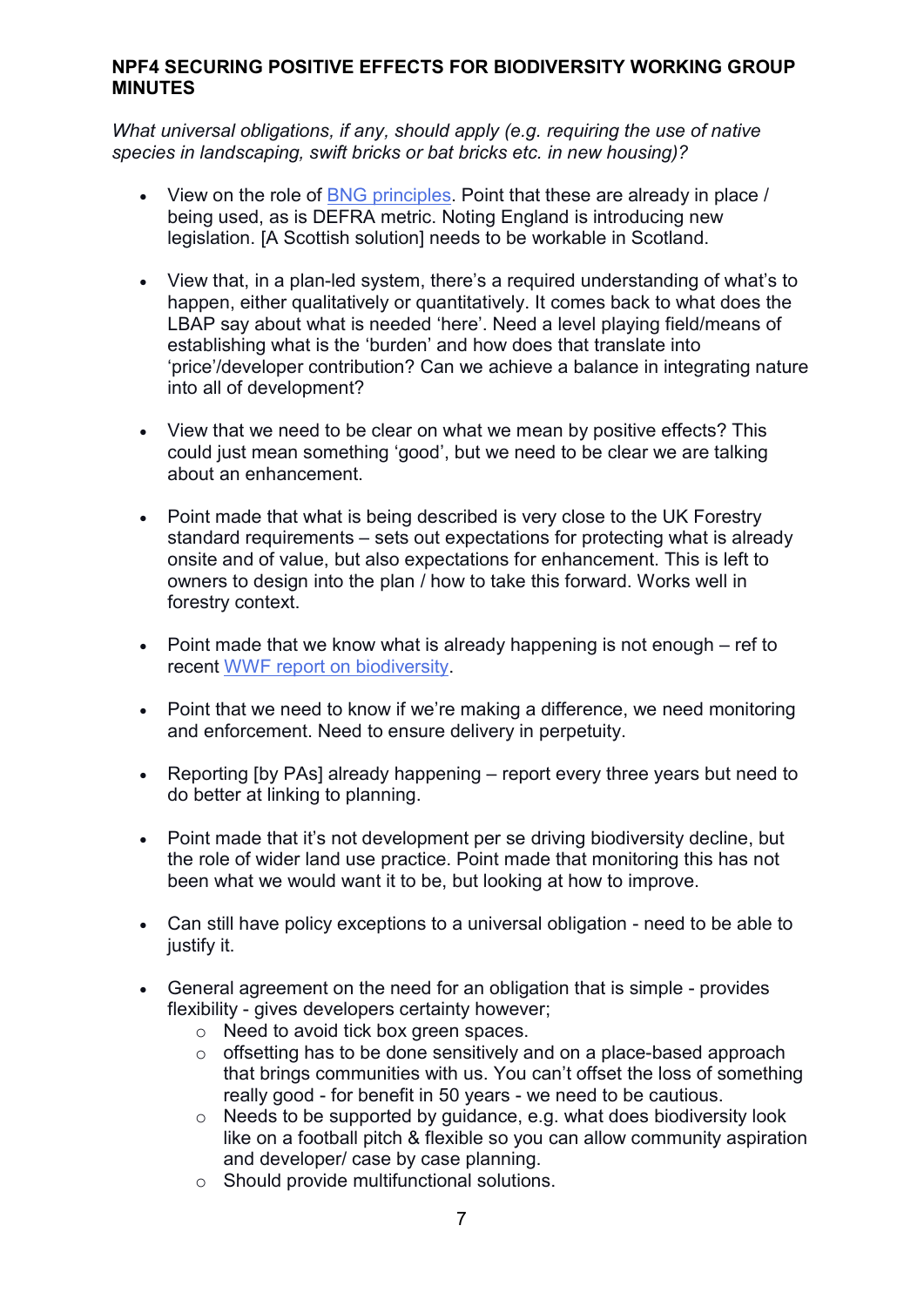- o Menu of options for local authorities where options are for developers to achieve biodiversity gains - planners at Stirling with SEPA - one planet prosperity - directing planners to deliver - ask how we can deliver.
- $\circ$  Obligation should set direction and allow for flexibility at the local level.
- o Need to address rural as well as central belt issues.

#### Do you have any comments on the role of offsetting or on any of the other options set out?

- High-level net-gain principle without a metric.
- Offsetting good but has challenges.
- Start at community demand end.
- Can't offset 'good' with 'future good' for biodiversity different to climate.
- Help developers meet other obligations through what they do for biodiversity.
- Greater Manchester mapping of ecosystem-based opportunities. A huge amount of work to map those opportunities. The Scottish equivalent is Glasgow' connecting nature' - using Euro money to do the opportunity mapping.

# Group Discussion 3. Nature Scot Report – key findings

#### Group Facilitators: Paul Sizeland & Simon Brookes

- I. Realising a new ambition. Is a step change required?
	- Agree that a step change is required/we need to be ambitious and clear in our asks and why we are asking for something.
	- Need for resourcing to match ambition.
	- Need multifunctional solutions.
- II. Building on what works. Do we understand what is good and bad practice do we have enough knowledge?
	- In terms of biodiversity need, we know some areas require specific interventions, whereas others have areas of great flexibility.
	- Collectively yes, individually no Expertise is out there but not always in authorities - we know things are good in principle - but not technical detail.
	- It would help to have greater input from NatureScot at a local-regional level.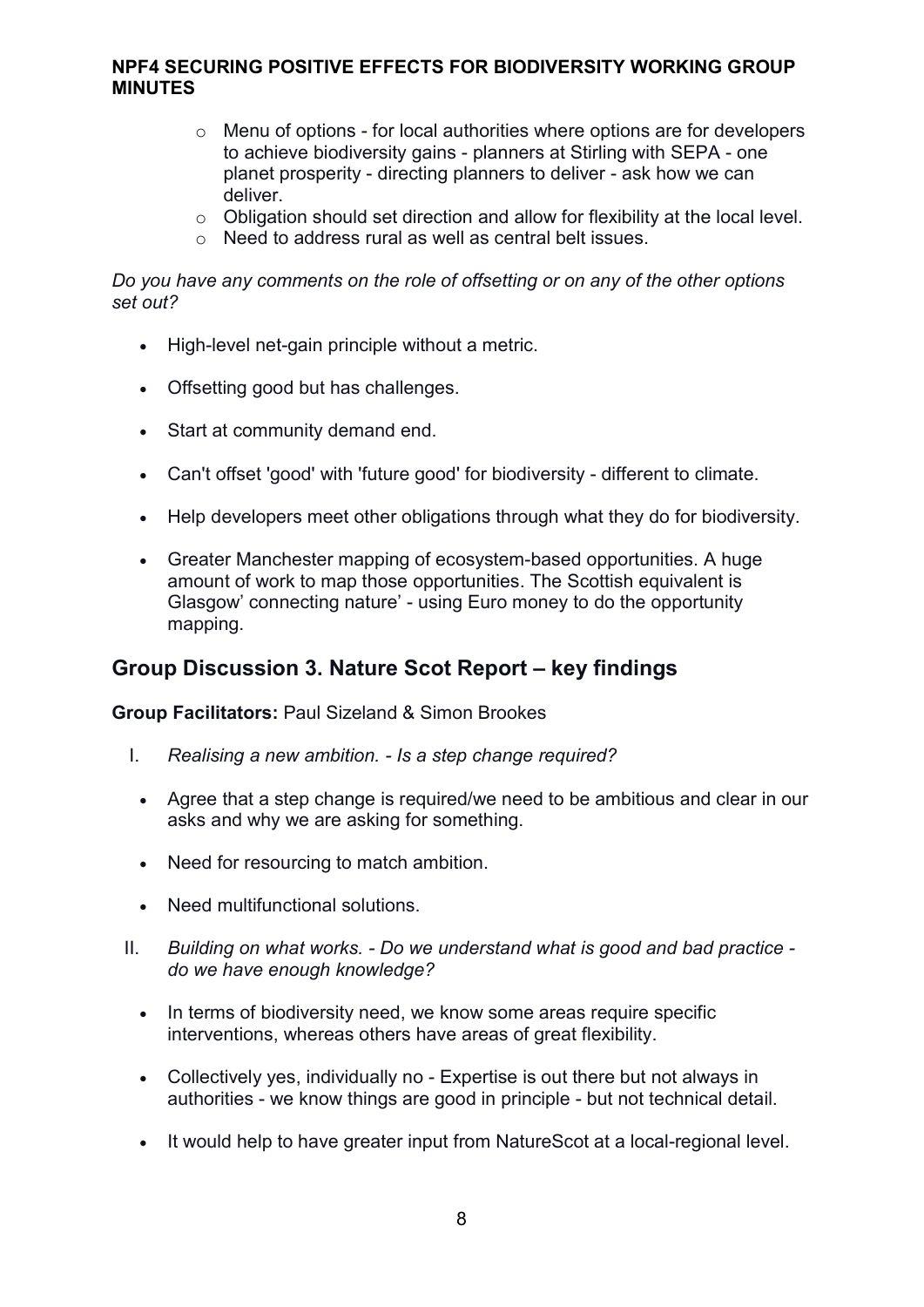- Tend to load requirements onto developers to give us information not sure that's fair.
- We don't always have enough of an understanding of each other, e.g. planning need to front-load evidence - and statutory agencies come in later and object - we need to collaborate earlier in the process.
- The planning system probably is flexible enough to do what we need to do but not sure it's clear enough of what the ask is, e.g. those developing the plan or making decisions on it. There is a bit of a gap still - concern about case studies and picking up good practice without a really in-depth understanding of what, why & how. Some areas don't identify with case studies, e.g. rural/urban. - we need to be careful where we import things from.
- III. Establishing commitment for biodiversity enhancement through development. – is this an appropriate approach?
	- Agreement from the participants.
	- Point made that consideration needs to be made regarding resourcing and if it is realistic for a given site.
	- Point made that using a more qualitative as well as quantitative approach helps change 'nice to haves' into 'must haves' and helps communicate to a wider audience who may not be as familiar with ecological considerations.
	- Point made that if we don't go for enhancement rather than no detriment, we won't solve the biodiversity crisis.
	- Point made that data which looks at the state of biodiversity in local areas likely already exists which could be used to monitor quality.
	- View made that a national metric would be beneficial for establishing a baseline that could inform local solutions for delivering positive gains for biodiversity.
	- Concern expressed about resources required at a local government level if too much responsibility put on them for the process.
	- Point made of potential difficulties arising when it is unclear if/how a development is affecting the environment.
	- Point made that developers know that houses in well-designed leafy neighbourhoods sell well.
	- Agree, not just mitigation but positive impact and proportionate to the scale of development - we all want to do more than do no harm.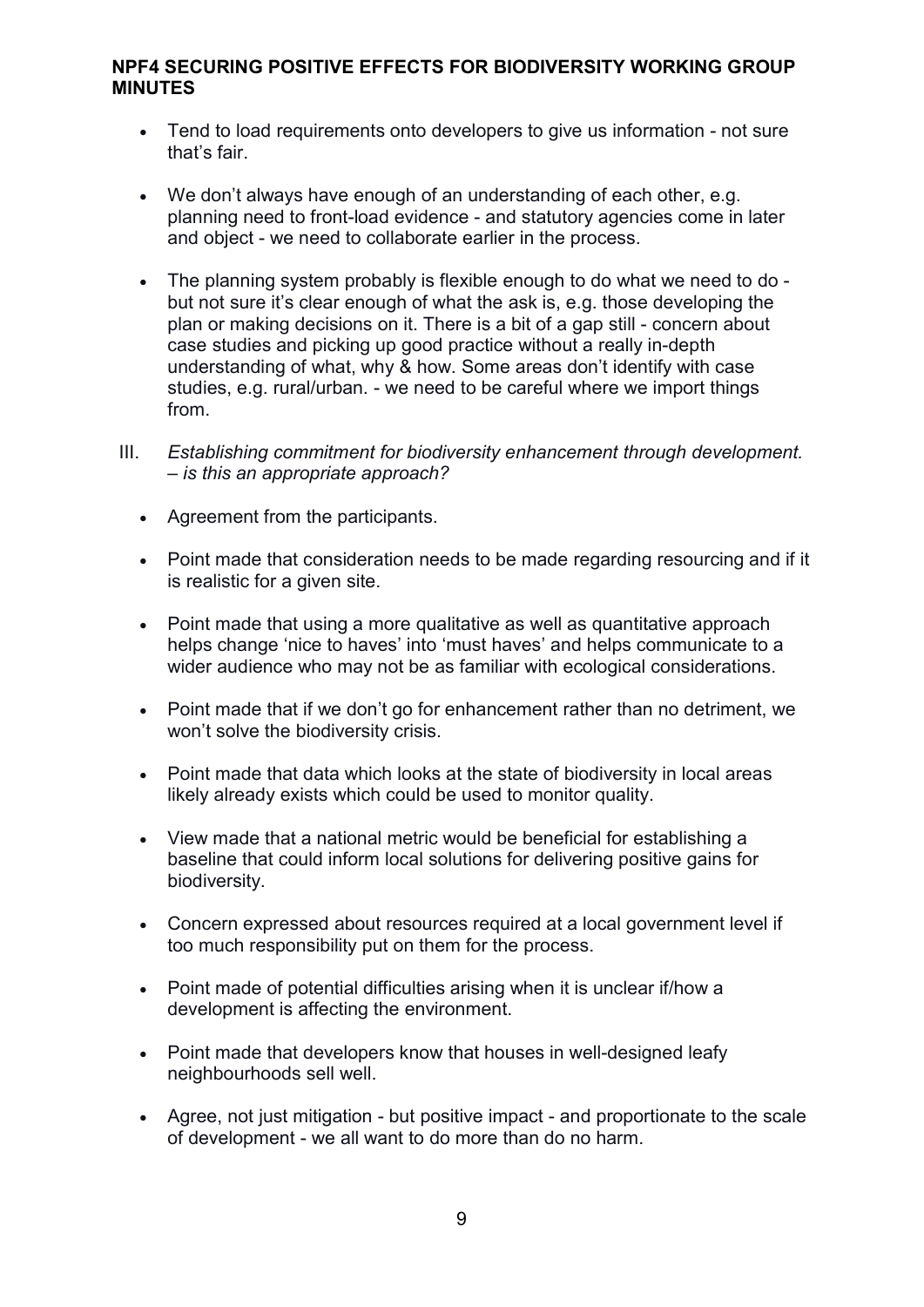- Proportionate to the scale of development yes, planning conditions have six tests that have to be applied and need to be legally robust in terms of applying tests.
- Challenge when we don't know what we have or what we are asking for.
- Whilst we are looking practice elsewhere how can you provide net gain over and above - with new obligations.
- Enhancement needs to be at least the minimum others might be willing to go beyond for CSR reasons - offsetting, e.g. water framework directions.
- IV. Option H. Delivering change for the long term through an inclusive approach What wider actions are required to support the culture that recognises biodiversity as part of a development?
	- Embedding biodiversity in everything we do and focussing on the delivery element.
	- View that there needs to be investment in biodiversity in planning authorities, fees to cover more costs.
	- There should be an increased focus on quality rather than speed.
	- Point made that it's important to engage with users of developments to try and achieve a long-lasting outcome.
	- Point made that COVID-19 has increased people's awareness of the importance of greenspaces and biodiversity.

# Plenary Part 3

- Cara Davidson summarised the recurring themes, including; importance of upfront certainty for developers, the collective ambition amongst the group to do much better on delivery and securing long-term management of measures, as well as the role of monitoring and enforcement, skills and resourcing, focus on the quality of outcomes, and the opportunities of collaboration between multiple groups and public engagement.
- Cara Davidson set out the next steps, including a third meeting of the working group meeting to convene during the summer which colleagues would be in contact to arrange. Cara thanked everyone for attending, particularly the guest speakers and group chairs and concluded the meeting.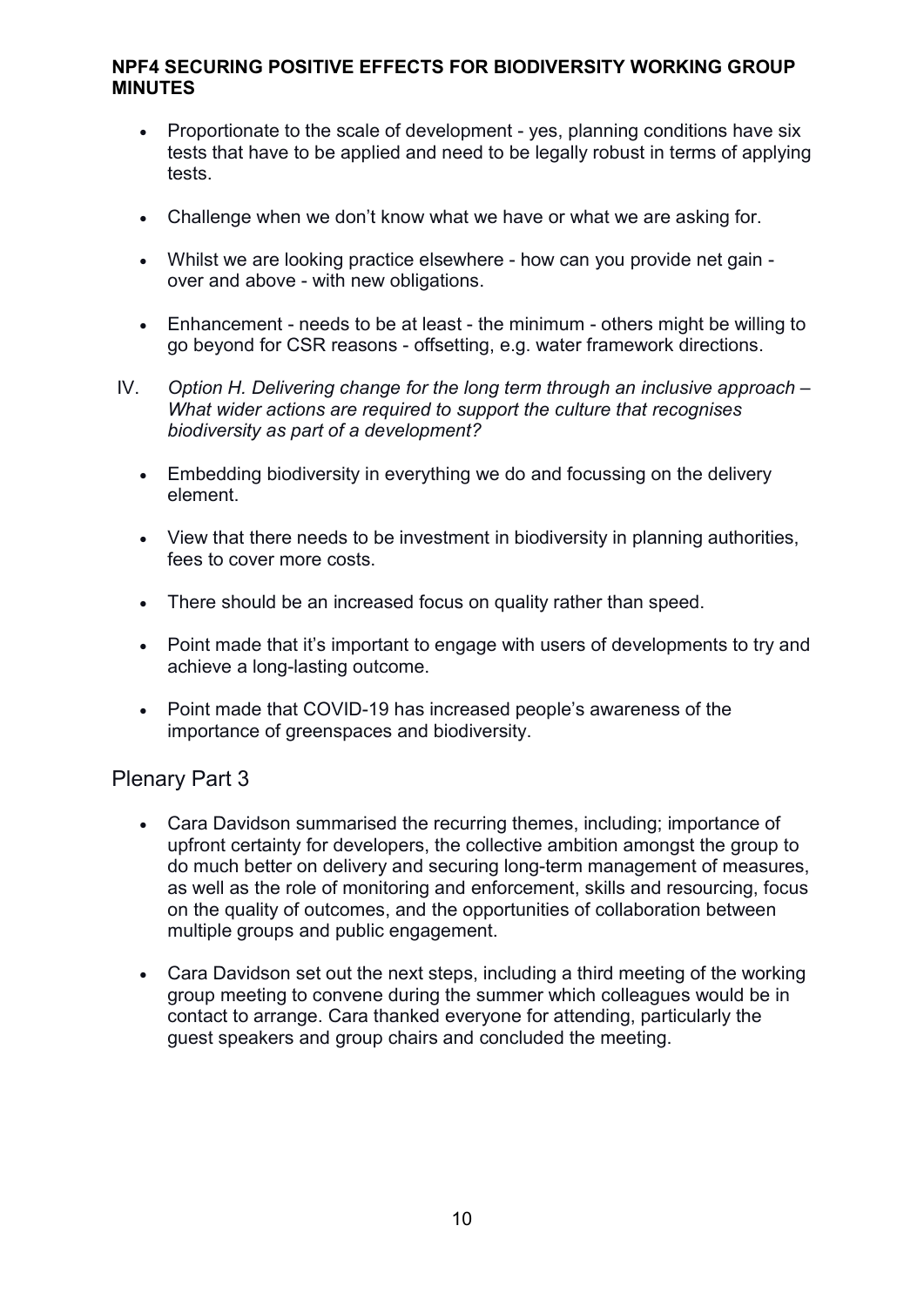### Chat log from NPF4 Securing Positive Effects for Biodiversity Working Group - Meeting 2

[10:17] Link to NatureScot options report securing-positive-effects-for-biodiversity.pdf (transformingplanning.scot)

[10:19] For the groups awareness the regional land use partnership pilot areas were launched in February of this year - Rural and Environment Working together to maximise the potential of our land. - Rural and Environment (blogs.gov.scot) (2 liked)Working together to maximise the potential of our land. - Rural and EnvironmentRegional Land Use Partnerships are being piloted to help develop Scotland's approach to land use in support of our green recovery and transition to net-zero. The Partnerships will help national and...blogs.gov.scot[10:22 AM] Keith McWhinnie

I can also confirm that Scotland third Land Use Strategy will be published this month - The aim of the document is is to make land use more understandable and accessible to everyone, supporting a shift in the way we think about land, to promote more inclusive conversations around how we use land and who should be involved in those decisions. It moves away from the sector by sector approach (of the last two strategies) towards an overarching holistic picture of what sustainable land use in Scotland could look like.

[11:03] place based approach with a nature based frame / lens so in layman's terms do no harm to social cohesion, health & wellbeing, environment, economy and biodiversity by your action or projects. So if you are going to do harm ask yourself why you are doing it and how you can adapt or mitigate.

[11:05] Lots of funding for project development and implementation but really difficult to get funding for stewardship - long term sustainability and maintence of any projects. We go for an all or nothing with community ownership. We should collaborate, co-produce and co-share stewardship responsibilities

[11:06] its all about the same place and space so all data / evidence information should be geo linked to that space or place. So you don't necessarily need to have access to the expert (1 liked)

[11:26] Stuart - as part of the planning negotiations is there a maintenance requirement on that site. i.e. it must be maintained for X numbers of years after completion.

[11:30] For the tree planting and in turn woodland management we are covering this in a Section 75 Agreement. Other conditions cover other aspects

[11:31] thanks Stuart

[11:32] the application's reference number is 2020/0555/DET if you want to look up on our portal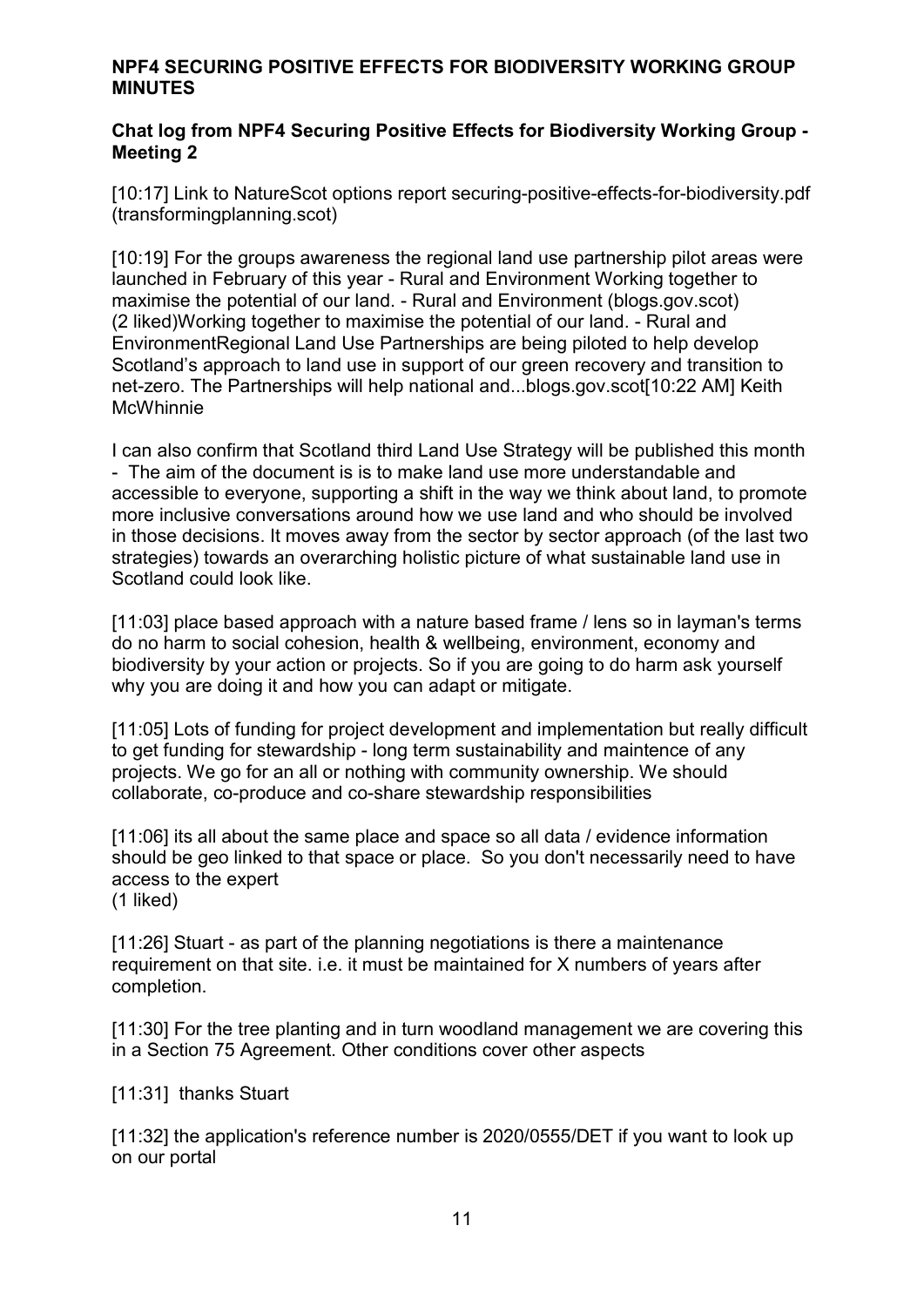### Chat log from NPF4 Securing Positive Effects for Biodiversity Working Group - Meeting 2 – Breakout Group CD

[10:32] Agree with what Paul is saying, in terms of alignment, at the SG level all strategies are being prepared with recognition to the national outcomes in the other NPF (National Performance Framework) as a guiding star National Performance Framework | National Performance Framework , (based on UN sustainable devt goals)

[10:37] There is a busy landscape as has been mentioned. Bringing all of this into the NPF is probably desirable given the need to bring positive effects through spatial planning. However, there is a risk that NPF4 could become a document with focus on too many things. It has a new function now, and decision makers have to be able to rely on this document for clear policy and guidance.

[10:38] A barrier is the lack of take up of the very comprehensive and numerous advice and guidance notes produced by specialists (usually NGO's) for habitats and species is low. These notes are often dispersed and hard to access.

[10:38] Agree, a clear policy objective would be the best way to align plans - e.g. net zero for the climate change plan is clear; bet zero and really net gain should be the clear policy objective

[10:38] which is complementary to the climate change plan

[10:39] i.e. net gain for biodiversity

[10:40] That clarity will help set expectations for communities, councils, land owners, agents, developers about what is to come forward through the plan process. It helps us all plan ahead.

[10:54] I agree with Richard about directing finance to the right areas locally where offsets are needed especially at the outset/site selection stage

[10:54] so could this then take us to some sort of local partnership plan or requirement that there is then a need to show how a development can work in the local area for additional mitigation etc.

[10:55] A known (fixed/proportionate?) biodiversity "burden" on land subject to planning proposals.

[10:56] is there also an opportunity for developers to open up applications from local land owners with the carrot of funding actions.

[10:59] A known biodiversity baseline would do this

[10:59] Biodiversity net gain could level the playing field

[10:59] shouldn't onsite integrated approaches to securing benefits for biodiversity ought be a presumption as far as possible.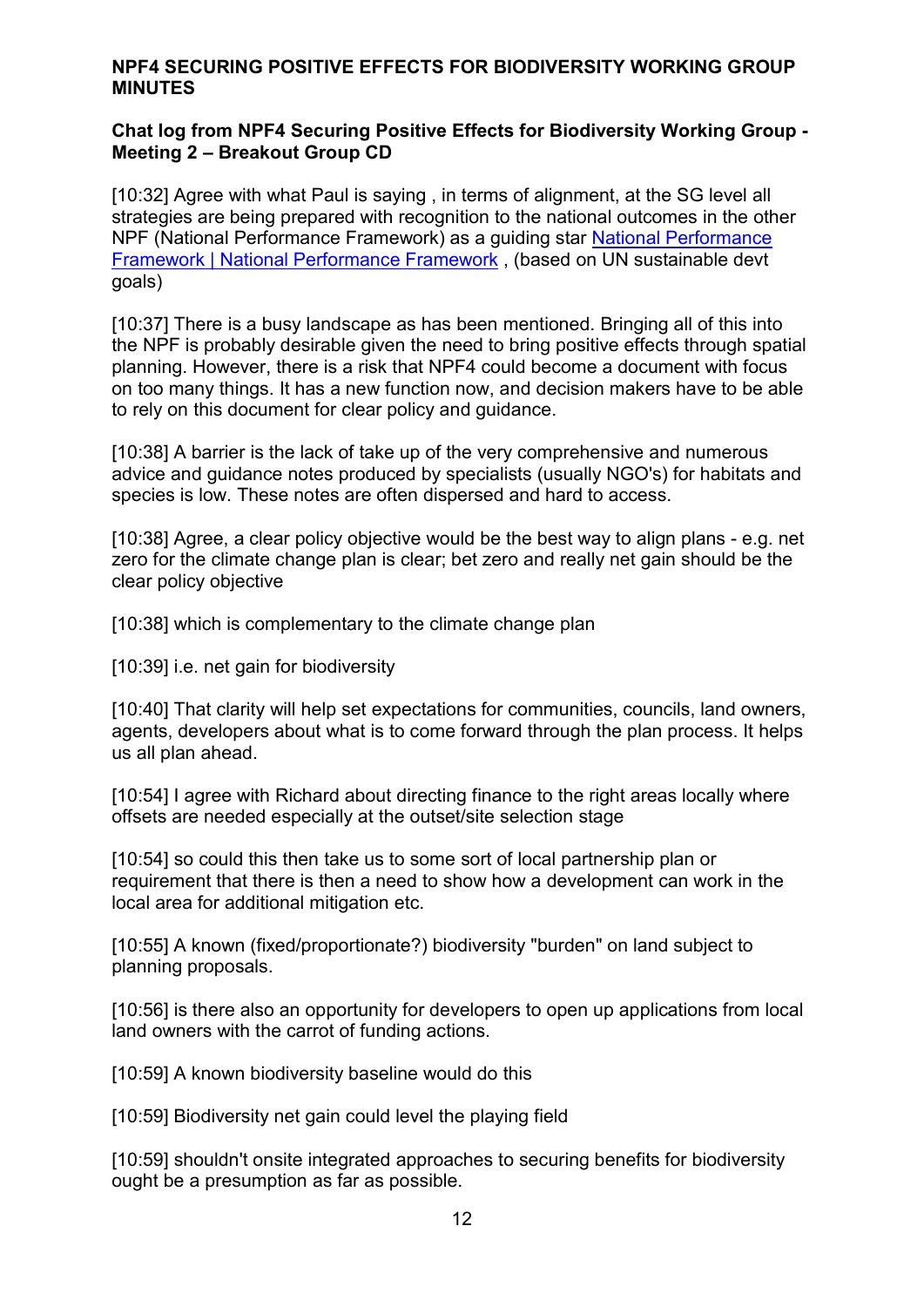[11:55] Hannah is there a link to these docs?

[11:58] Thanks!

[11:59] https://cieem.net/i-am/current-projects/biodiversity-net-gain/ Biodiversity Net Gain | CIEEM The Chartered Institute of Ecology and Environmental Management promotes the highest standards of practice for the benefit of nature and society

[12:00] how the principles have been taken and applied corporately by a developer: https://www.ssen-transmission.co.uk/media/3723/our-approach-to-implementingbiodiversity-net-gain.pdf

[12:03] Thanks Paul

[12:05] also CIEEM's own quidance: https://cieem.net/wpcontent/uploads/2019/06/Biodiversity-Net-Gain-in-Scotland-CIEEM-Scotland-Policy-Group.pdf

[12:08] With all of the policies we put in place nationally, regionally etc, what measure do we have to quantify the positive effects that we will have in total? What is developments' proportionate contribution?

[12:08] yes that would be key

[12:09] RTPI | More effective way to measure impact of planning published by RTPI More effective way to measure impact of planning published by RTPI An innovative way to better measure and demonstrate the value of planning and how it helps create sustainable, successful places has been published by the RTPI.

[12:09] To Julies point

[12:10] Agree with Hannah on resourcing issues

[12:10] just to second Charles point - development or just human activity as a risk to any habitat work in the longer term.

[12:11] absolutely - need to consider the other pressures on the environment - wider land use practices/ pesticide use/ soil deterioration other pollution and climate change, etc

[12:12] Role for Improvement Coordinator role here?

[12:12] BNG approach would allow a standard method for monitoring from land purchase through to year 30 of management...

[12:13] securing-positive-effects-for-biodiversity.pdf (transformingplanning.scot)

[12:14] yes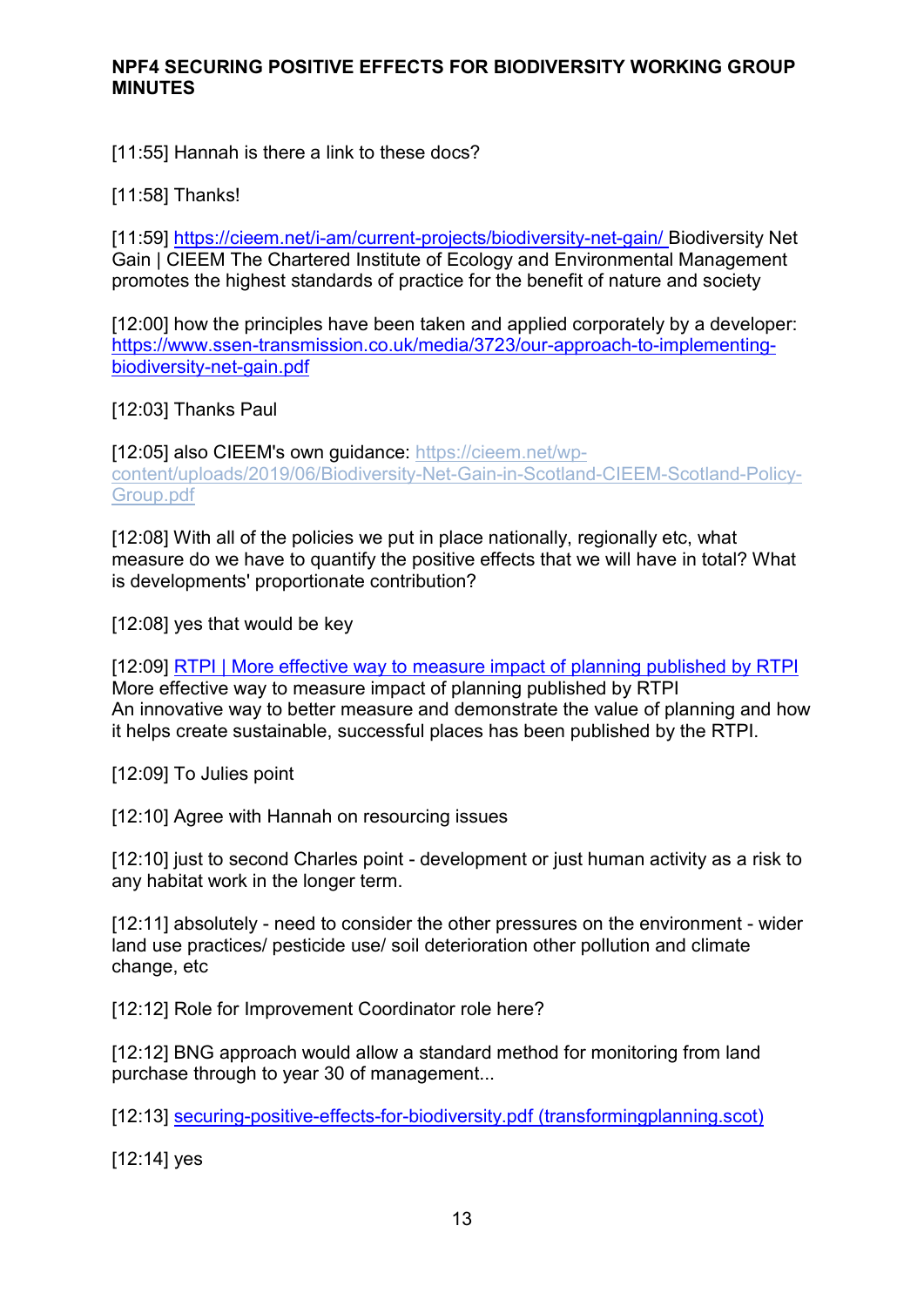[12:20] re the simple metric: If just based on area, what measures will be set to ensure habitats of biodiversity value are created and how is it ensured that the habitats provided are appropriate to the location? i.e. if losing 1Ha, and required to provide 1.1ha – need to ensure methodology established so can't lose 1ha of high value habitat and replace with 1.1ha of low value habitat – also how does this account for the time take for the habitat to establish and the loss of biodiversity in the intervening period?

[12:22] re complex metric which is (according to the report) but isn't (according to the workshop) being considered: Thoughts on the benefits of the DEFRA metric – very well tested, whilst there are still glitches Version 3.0 should help iron these out and the Metric for small scale developments in being produced. Time factor in using this should be considered, guidance, training already established, and the BS standard considers metric use. Given the timescales for developing an alternative approach there is an argument for considering the use of the DEFRA metric as would allow it to be rolled out quickly. It would be good to know therefore if it is meant that this has already been ruled out

[12:22] Would that methodology mean that if I have a 10 acre site, I could build on 4.5 acres only? Daft laddie question...?!

[12:25] it would mean providing 11ha if you lost 10ha

[12:26] I agree Hannah, I think we need the metric. Not sure whether the gain is 10% or 1%, it seems arbitrary.

[12:26] there is work being done by CIEEM on the %

[12:26] Yes - invest in expertise. there is a need to have the people who can articulate what is required/ what the opporunities are - influencing and delivering the outcomes.

[12:27] which i believe is more evidence based - will see if i can find out more

[12:28] 20 minute nieghbourhoods!

[12:30]Thanks All, we will need to rejoin plenary at 12:30

### Chat log from NPF4 Securing Positive Effects for Biodiversity Working Group - Meeting 2 – Breakout Group MB

[10:50] One definite barrier is how to get "best practice" such as Scot refers to in Malmo into standard practice

[10:58] National - Scotland's Natural Capital is secure and increasing and is central to any definition of Scotland's success | Regional - high quality, multi-functional green networks in place as a key part of regional land use ; cared for and used | High quality attractive green places with access to wildlife and natural settings as a standard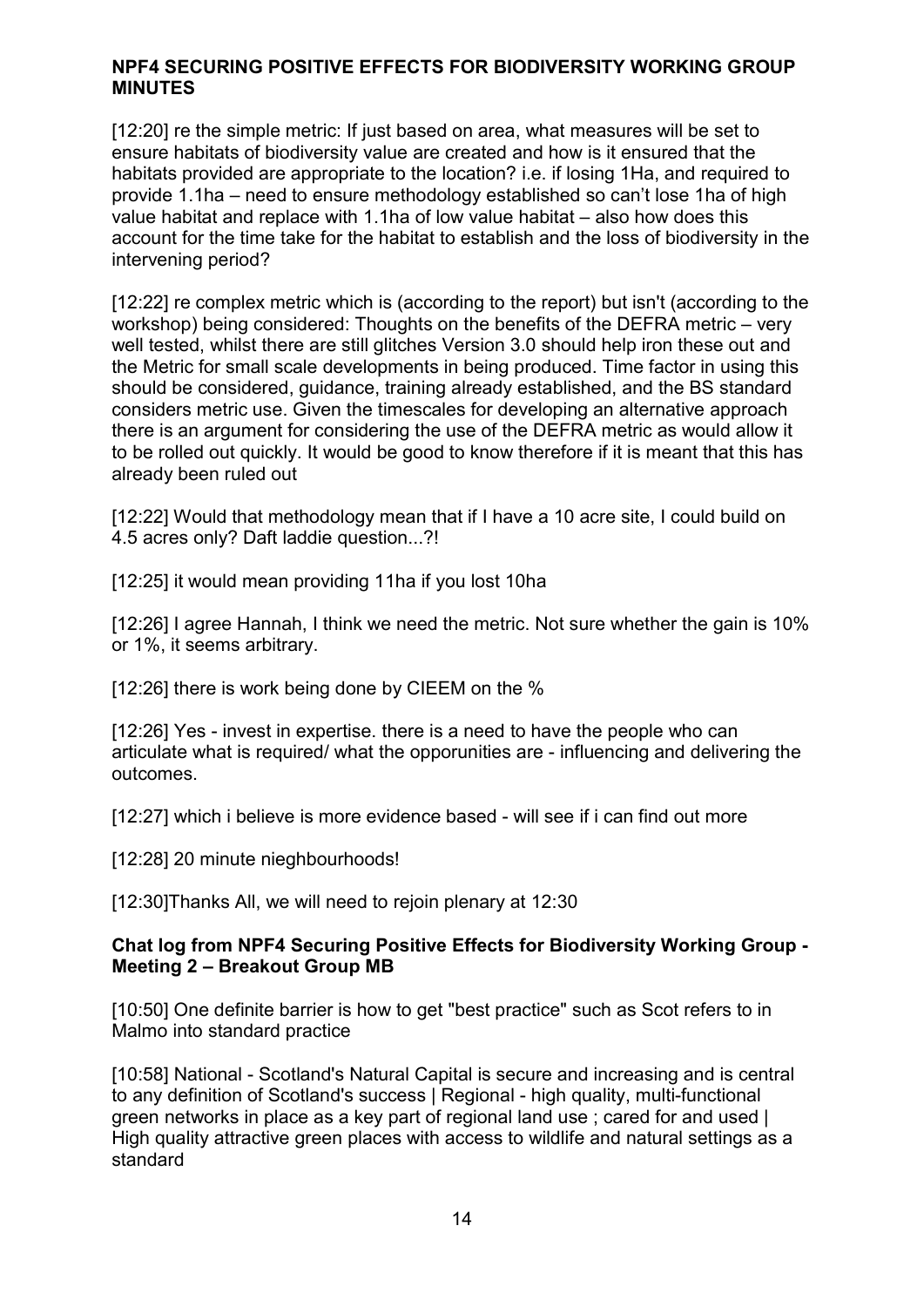[11:34] securing-positive-effects-for-biodiversity.pdf (transformingplanning.scot)

[11:38] Sorry, I don't have the report and haven't seen it - probably a function of the way I had to join this meeting due to our recent cyber attack, with files having to be relayed through a colleague. I'm just going to have to listen in for now.

[11:39] https://www.transformingplanning.scot/media/2131/securing-positive-effectsfor-biodiversity.pdf

[11:39] Our open space strategy now has a quality matrix based on multifunctionality

[11:39] OK, have now seen the report at the link. Thanks Hannah.

[11:39] Guiidance on Open space stuff and play assessment coming from Scot Gov

[11:42] HI Emma - just to flag that the third discussion will start from 12:10 and Simon Brooks will be taking us through - although I think we may have lost him

[11:42] ok, thanks Hannah

[11:42] Note that Nature scot are suggesting Building with Nature. This is an expensive option that would see councils paying an engilish wildlife trust to rubber stamp our work. WE have the expertise here and a planning system that has tools to deal with the issues in a way that the english planning system soesn't

[11:44] Place based approach

[11:44] Do no harm

[11:44] Climate adaptability

[11:48] Quality is an interesting concept when we are talking about biodiversity. We are looking for solutions that are ecologically functional and coherent - but also that are multi-functional and attractive/meaningful to non-specialists (developers, residents, planners).

[11:50] Opportunity mapping allows you to sweat the assets. If we can identify where the biodiversity ask is we can then align that with private sector desire to carbon offset; come up with nature based solutions to flood alleviation that can reduce costs. Double up on work so the work that tenents brewery are doing in glasgow where they were producing a large amount of heat that they wanted to store to reuse. they are next to a park. We give them permission to dig up the park to bury there heat storage (batteries) then they create a better more biodiverse park. win win

[11:51] SEPA have a pilot called LENS working with Nestle to try to link the biodiversity delivery needs of companies to the biodiversity delivery requirements of areas and communities

[11:51] Totally agree Gillian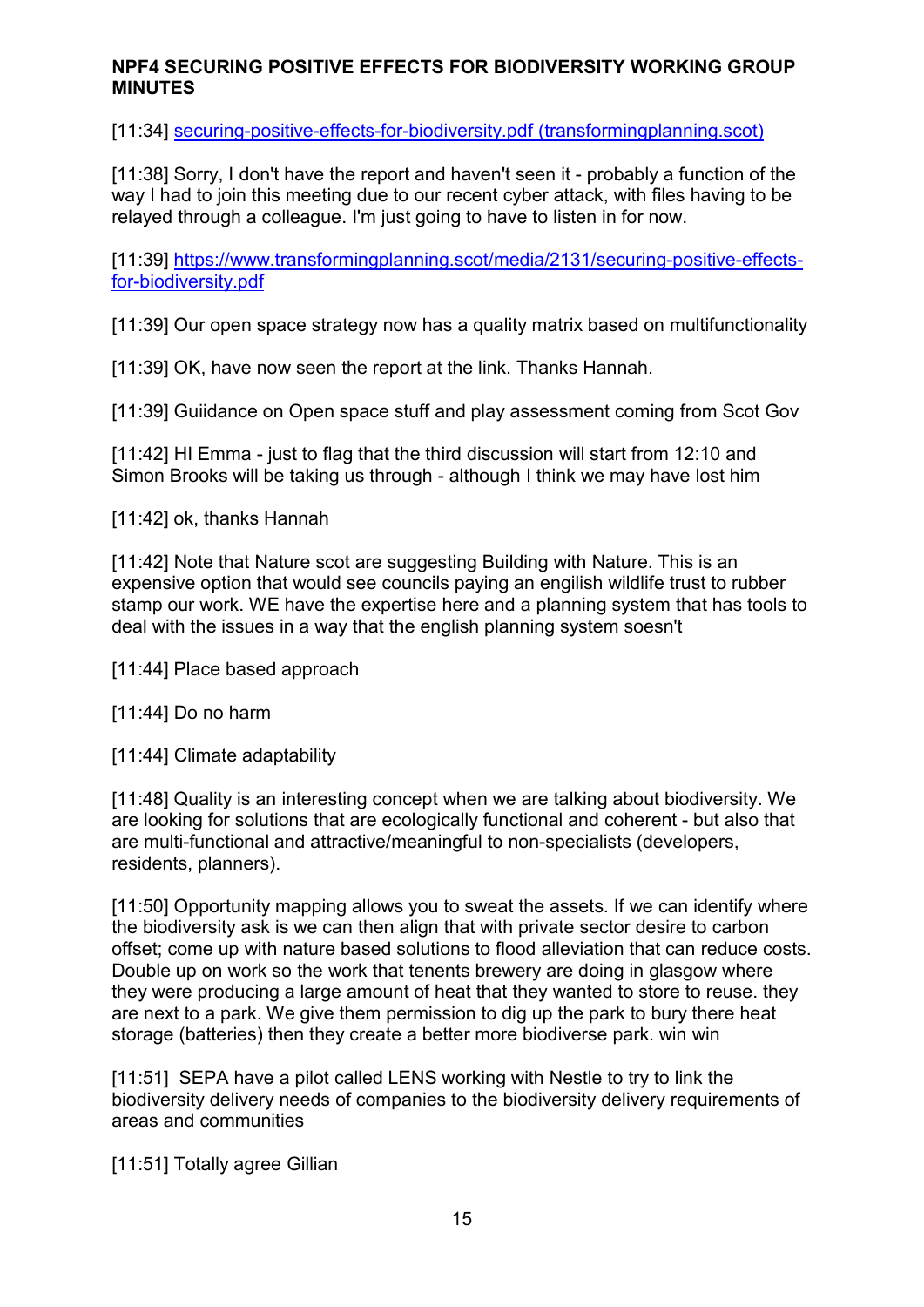[11:53] Stewardship is also a good word that it's not about "others" doing this - it's about all of us and the resources and funding need to be in to ensure that the legacy we are creating in places is sustainable.

[11:53] I agree with Deryck that there's an element of horses for courses in terms f which of the options apply (and which would apply at the different scales at which development takes place). Sustainable drainage is probably one such example, where we might look at a menu of different options at house level that would have varying contributions to improving biodiversity (green roof, rain garden, etc) but might require a more quantitative standards approach for 'regional SUDS' at the scale of the large development or several developments in an area, to ensure that it has sufficient capacity. But underlying al of of this, as Deryck says, is the need for 'obligation'.

[11:53] Also the issue of post-development monitoring with compliance, to ensure obligations have been met.

[11:54] Need to get the right things in the right place at the right time. A lot of green space in development is on the land that is left over. Should design the open space first and then design the buildings into the space left over but acknowledge that there are opportunities for open space on roofs, walls, balconys, courtyards et.

[11:55] I agree with that Gillian - as proposed by Jan Gehl too!

[11:56] Ah! We've hit the Jan Gehl part of the discussion.

[11:57] It always comes round to Jan Gehl!

[11:58] I'm taking you back to Sir patrick Geddes in Edinburgh right place for the right folk at the right time written into the mumbai plan in 1908 i think

[11:59] or you can throw in Jane Jacobs who said to para phrase if you don't like a place why would you fight for it?

[12:00] Start from do no harm for offsetting - NBS appraoch place based

[12:01] Exactly

[12:02] It's about sweating the asset to be more effective and efficient. The biggest land managers are the local authorities who manage development, manage policy and strategies and actually own large bits of land and buildings

[12:03] Planning framework also needs to link to Adaption scotland / sniffer adaption benchmarking as this will give us another leaver.

[12:05] sustainability and climate emergency stuff sometimes not sitting with planning service - we had to move quickly to deal with GCC climate emergency implementation plan actions to tie to Dev plan and OSS as the enenergy and Env health officers leading didn't know what they didn't know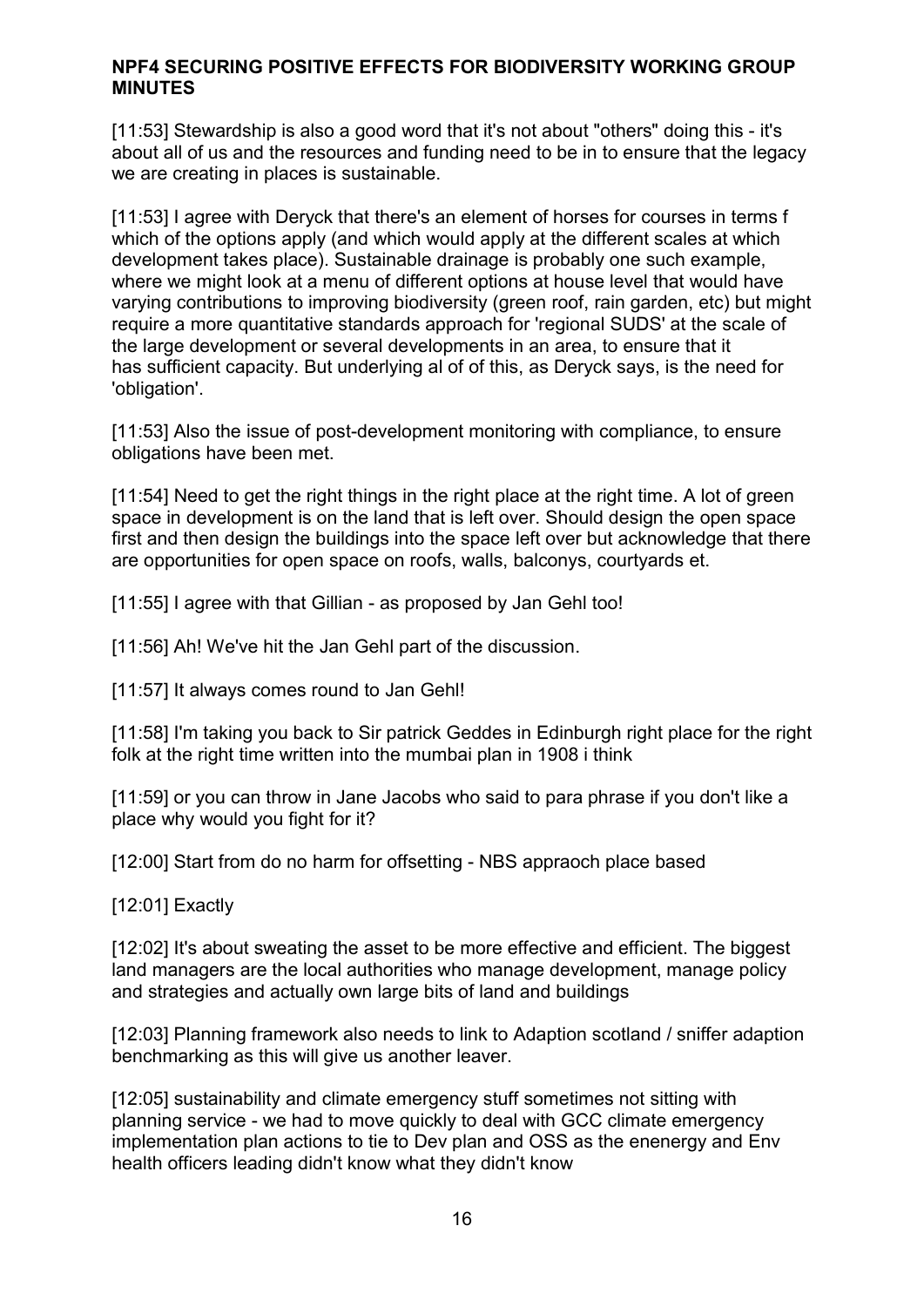[12:05] Also conscious of the need not to stifle innovative (even visionary?) approaches through being too prescriptive.

[12:24] I don't need as a Planner to understand Biodiversity technically. I need to know the right questions to ask the data. This will identify data gaps, duplication of effort and misunderstanding

[12:24] Sounds like we need to understand the best way to use opportunity mapping to present where there is flexibility in what biodiversity interventions are helpful for delivering better habitat integration and where very specific interventions are required. (1 liked)

[12:26] Also need to have the professional ecologists to go to with questions about the data

[12:27] Need to know the baseline in order to have the evidence to ask for an action

[12:30] Aberdeenshire got caught out with a legal challenge when the developer contribution wasn't near enough to a site. National policy needs to close this loop hole

[12:31] We have taken on flood alliviation for GCC but in East ren - but GCC had to pay for it with grants - couldn't get developers to pay

[12:31] Scott can you just confirm what you mean by CSR?

[12:31] it is broadly similar to affordable housing in that sense, the need for affordable housing isn't created by a development but we have made it an obligation for developers to help meet local need

[12:32] I agree with David - if the developer becomes a partner in a larger partnership that is looking at the wider area - we have potential for a blended approach to delivering biodiversity improvements

[12:34] Thanks All - Yes, please feel free to add any furthur comments here

[12:34] Many barriers come down to control over and ownership of land and we can't condition some enhancements that developers would ne willing to do, speaking from experience around wind farms. Locally I've seen housing developments, supermarkets etc spring up around the river near me over years and yet no improvements made to biodiversity around the river, an opportunity lost really, as ultimately these developments have had negative effects on the river (fly tipping etc) and yet is used as a local resource due to the walking path beside it